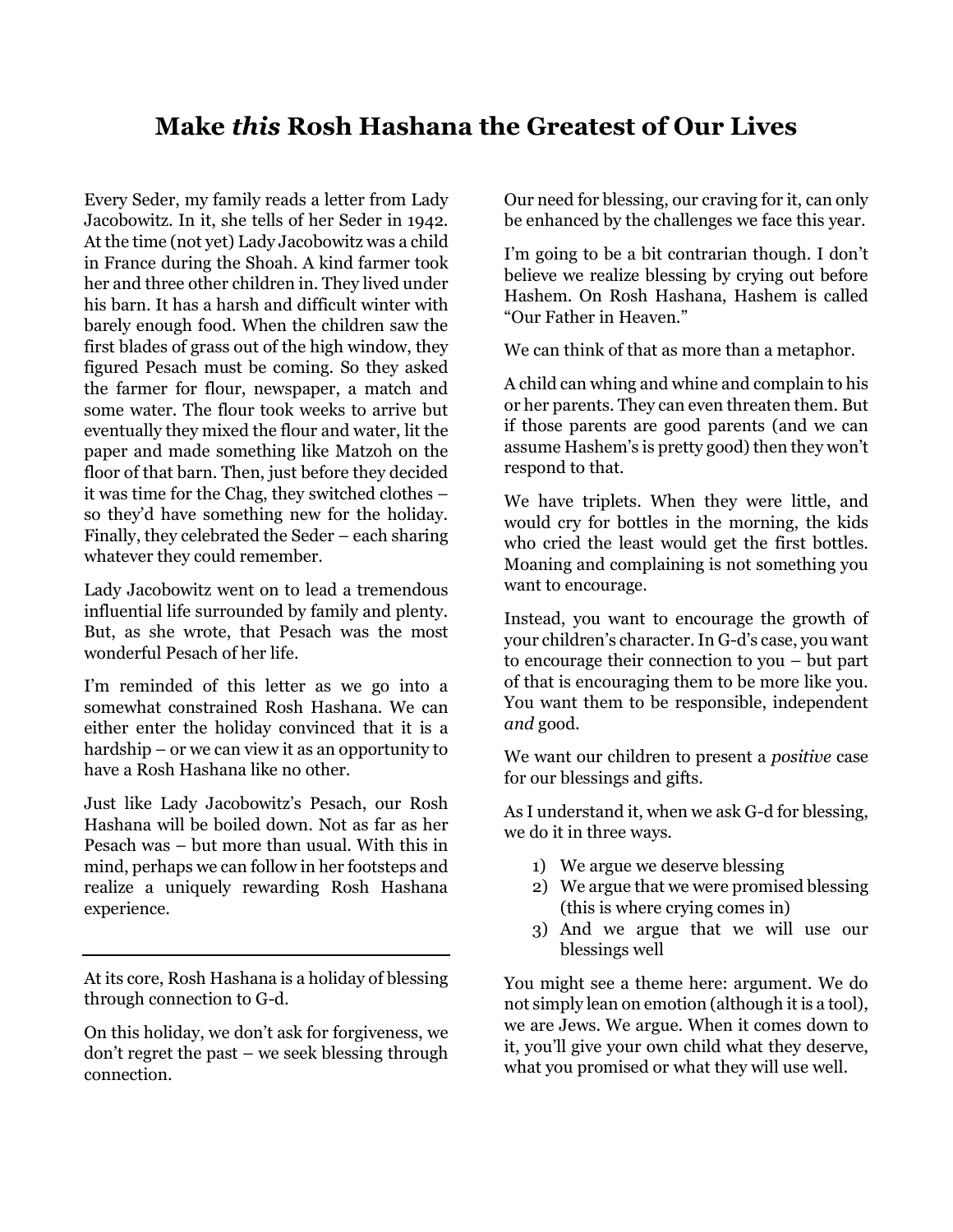Your understanding of what they deserve, what you promised or what they will use well will ultimately be driven by how they embrace your values.

When I was growing up, I knew I'd have a really hard time convincing my dad to give me a bike. But if I had a good use for it, I knew he'd do everything he could to acquire the moon. If I wanted to argue for the moon though, I had to do it on my father's terms – not my own. "It'd be fun" wouldn't cut it.

Luckily for my father, I never really had a good use for the moon (at least on his terms).

With these concepts in mind, let's step into the davening.

# Shacharit and HaMelech

What concept lays at the core of Rosh Hashana Shacharit. The answer is Malchiut Shamayim: The Kingdom of Heaven.

The concept of Kingship is hard to fathom in modern times. I use the analogy of a Chatan (Bridegroom) and a Kallah (Bride) to explain monarchy. On their wedding day, a Chatan and Kallah are King and Queen… but what does that mean? When I was a Chatan, I wanted my jacket. It was on a chair across the room. I realized it was more of a Kavod (Honor) for somebody else to get it for me than for me to get it myself.

It is an honor to serve a King.

This is what separates a powerless Queen Elizabeth, a figurehead Naruhito and a muchweakened Mohammed VI from a Stalin or Ghaddafi or Saddam Hussain.

Power does not define a King. *Honor does*.

This is the core of what we should embrace throughout our davening. It is an *honor* to serve G-d.

We should make every effort to embrace that honor – to grasp it and wrap ourselves in it and celebrate it.

It is a powerful thing. It also ties into blessing: if we can find joy in honoring G-d then He can know we will use our blessings well.

The gift of flowers – like offerings in the Beit Hamikdash – are not themselves important. But if those flowers demonstrate a fundamental joy in honor, then they can open the road to a better relationship.

Through the celebration of Kingship, we find joy in honoring G-d.

With this joy we can either argue that we deserve blessing or we can argue that we will use those blessings well.

Either way, we grow.

On this unique Rosh Hashana, the trappings have all been stripped away. We aren't davening as part of massive crowd. Few of us are in magnificent buildings. Great Chazzanim are in short supply.

Instead, we stand before the presence of G-d and – with the essence of our souls – we can honor Him.

Now, on to some specifics of the davening.

## Misod Chachamim

In this short passage, the Chazzan prays that he (or she, if that's how your synagogue works) be a worthy representative of the Kehilah.

As the Chazan recites this, I try to direct my spiritual energies towards him. I see the energy of the entire Kehillah drawing towards him – like bolts in a plasma globe. And then I see that energy flying, collected with the energy of thousands of other Chazzanim, to the gates of Heaven.

We are invoking that collective power in this prayer.

The imagery is only stronger with a more intimate crowd. Our pathway to the divine is shorter.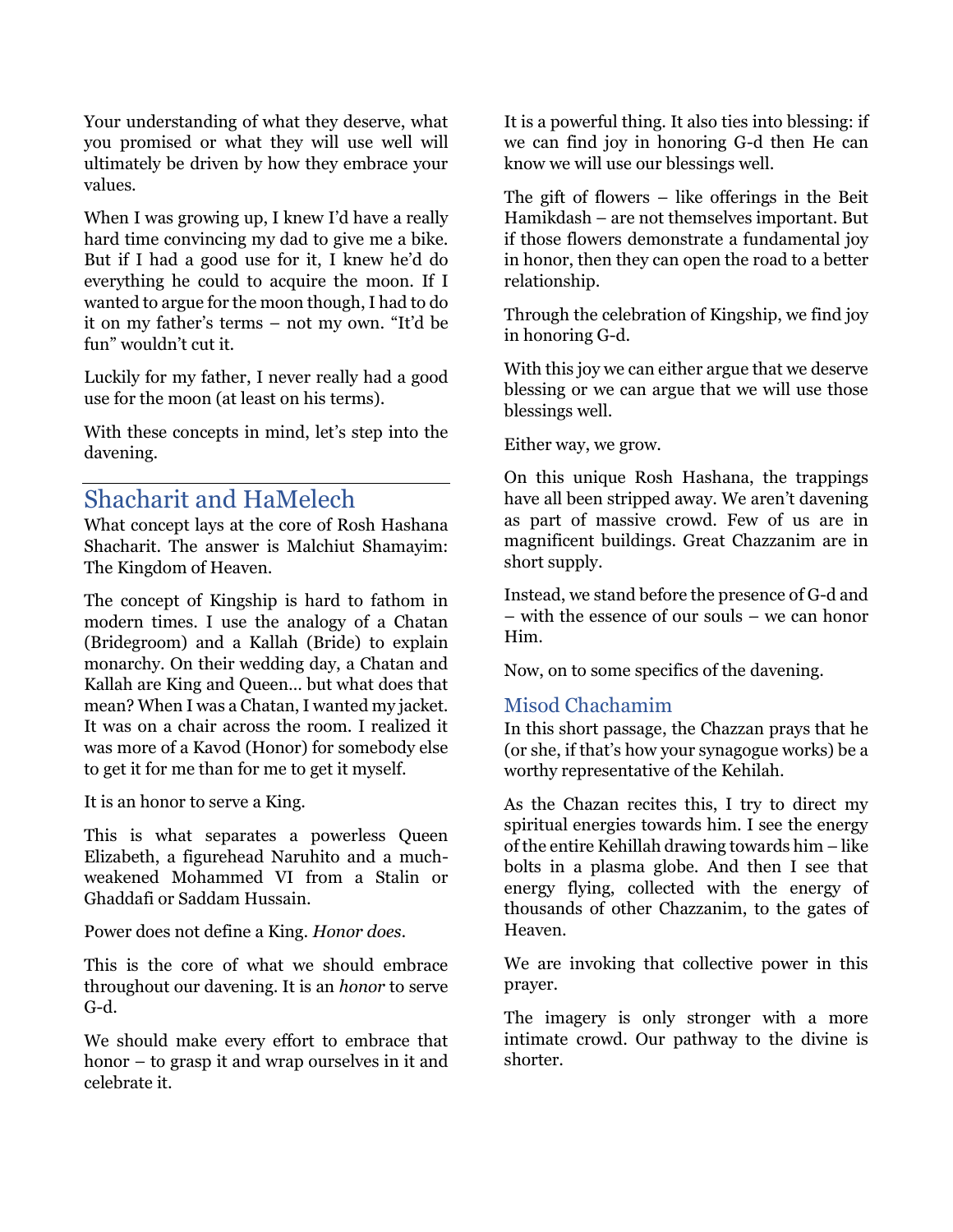### Ata Hu: Power and Glory

Just before this prayer we pronounce that Hashem sits on his thrones because of the praises of Israel. This song is a collection of three concepts: power, honor and connection.

It starts by describing Hashem as our higher power (elokainu). G-d can grant blessing or curse. That concept flows throughout.

Intermingled is the idea that He uses that power is ways that deserve honor: charity, salvation, truth. This is our opportunity to embrace what we can understand – values.

Finally, there is a third concept: that our relationship to Him is necessary for blessing. Among other attributes, He is described as jealous, vengeful, and close to those who call Him sincerely.

Through connection we can serve worthy, divine, values and the power of Hashem can be harnessed to our benefit. The inverse also hangs over us.

Pakad carries the concept of accountability. We deserve blessing. We can also deserve curse.

On day 2, *Ata Hu* is replaced by *Melech Elyon*. This has similar concepts, but focuses more on the path of mercy. If we earn our positive reward, we can do it on the first day. If we need mercy, then the second day is the time to secure it.

### Adoshem Melech: Kingship forever

This is a declaration of Kingship. If G-d is our King, if we find honor in honoring Him, then we *deserve* blessing. This is followed by the song of Judgement (La'kel Orech Din). At the end of this second song, we begin to hint at another path. This path (explored in more depth on day 2) speaks to G-d's mercy to his people.

By declaring ourselves his people, we may not only get our just reward, but His forgiveness.

### Avinu Malkainu

This emphasizes the concept of G-d as our Father and our King. It is an honor to serve a King, but a father may bless us because of compassion.

This is the core of where we touch on compassion but we should emphasize asking for mercy, not whining to our father in Heaven.

# Torah Reading

The Torah readings are the clearest emphasis on the three paths of blessing. We can put ourselves into these readings – and thus feel their messages more clearly.

Day 1: Sarah, Yishmael and Avimelech On Day 1, we read of the three paths to blessing.

Sarah represent the path of Pakad – of just reward. She is granted Yitzchak because *she deserves him*. When reading this, I like to imagine myself as Sarah. My wife and I struggled for years to have children (although nowhere near as long as Sarah). She *earned* Yitzchak – and so the joy of that reward is entirely positive. She should celebrate herself, and well as Hashem. The laughter of Yitzchak is not just disbelief, it is unexpected joy. Those others who laughed upon hearing of him did so because he represented the idea that there is always a possibility of well-deserved blessing. There is always hope.

The reading continues with Yishmael. Yishmael is rescued because Hashem *promised* Avraham he would be protected. Yishmael represents the path of Zocher, of Hashem's promise being remembered. This is the hardest of the paths. The Jewish people must be facing annihilation to trigger this pathway to blessing. Not individual annihilation, but collective. This reading reflects a prayer that we *not* face such a reality. This is a pathway of desperation.

Finally, the reading concludes with Avimelech. Avimelech recognizes the presence of G-d in Avraham and makes a treaty with him. An imperfect treaty, yes. Nonetheless, it is a step on the road to improvement triggered by the presence of G-d. This is the path of Teshuva – of recognition that we will use our blessings more effectively.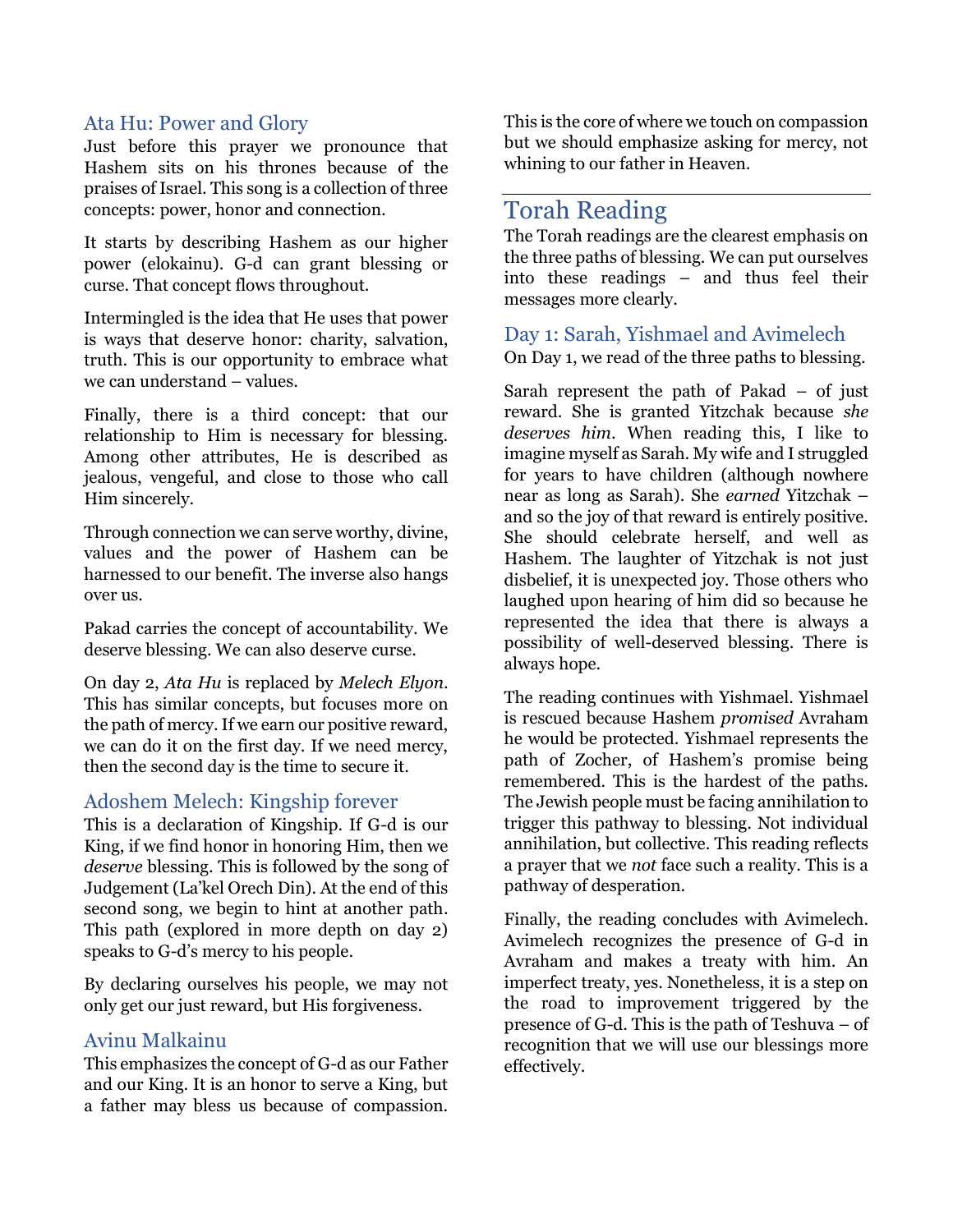For most of us, the path of Avimelech is *our* path. We know we are imperfect  $-$  it is our desire to embrace G-d (and His/Her values) that should lead to blessing.

### Day 2: The Akeidah

On the second day, we've taken our swing at the positive paths to blessing. On the second day, we focus on the path of desperation – of G-d's promises.

Hashem promises Avraham that Yitzchak will carry forward his line. With the Akeidah *all* of that is threatened. Hashem, no matter what, will keep his promises. The of Zocher – of fulfilling those promises – remains sacred.

Avraham's fear, his willingness to Trust G-d *despite* the impossibility of what was being asked captures one more idea: the concept of Fear.

Fear of Heaven is not terror. G-d denies us the opportunity to climb Har Sinai for the giving of the Torah because we shook with terror. Fear of Heaven is Trust. Trust that even when G-d asks for that we can not accept or understand, His request should be followed.

Fear of Heaven is a nullification of our own understanding.

It is also critical to the concept of Shofar.

#### Maftir

The offerings are based on the Torah reading.

When the angels visit to give Sarah the news of her reward, Avraham serves them a Ben Bakar (a young bull). This is the first of the animals offered on Rosh Hashana.

When Yitzchak is rescued, Hashem offers up an Eyil (Ram). This represent Zocher, or G-d remember His commandments. This is the second of the animals offered on Rosh Hashana.

And when Avimelech recognizes that the presence of Hashem is with Avraham they offer up seven kevasim (ewes). This is the third of the animal offers on Rosh Hashana.

In these three offerings, we capture the core of the Rosh Hashana davening. Rather than imagining the offerings as purely technical, recognize that they commemorate the paths to blessing.

Separately, a He-goat is offered for forgiveness (the goat represents the rambunctiousness of the Jewish people, so we are sacrificing our own weakness).

# Shofar – the voice of G-d

In the Torah, Rosh Hashana is called Yom Teruah – the day of blowing. *Everything* else is built on this foundation. The arguments for mercy are built on this concept.

The Shofar is the core of it all.

Shaya Cohen points out that Hashem breathes his spirit into us and gives us our Neshama (spiritual soul). When we speak, we mix the physical and the spiritual in our words. But the Shofar serves as a filter. The Shofar comes from the eyil (ram) sacrificed in place of Yitzchak. It represents Fear of Heaven. It represents the willingness to nullify our own understanding.

The Shofar filters out our own breath. What remains is what Hashem blew into us. The voice of the shofar is a shadow of the voice of Hashem.

We see this in the Tehillim right before shofar blowing. We read: "Adoshem B'Kol Shofar." Hashem is in the voice of the Shofar.

The shofar has all of the elements of the davening. We can honor G-d's kingship by finding honor in the sound of the Shofar. We can deserve blessing.

We can realize our own limitations (and the risks that face us) through the self-nullification the shofar represents. As you listen, allow yourself to accept that which you do not understand – coronavirus included.